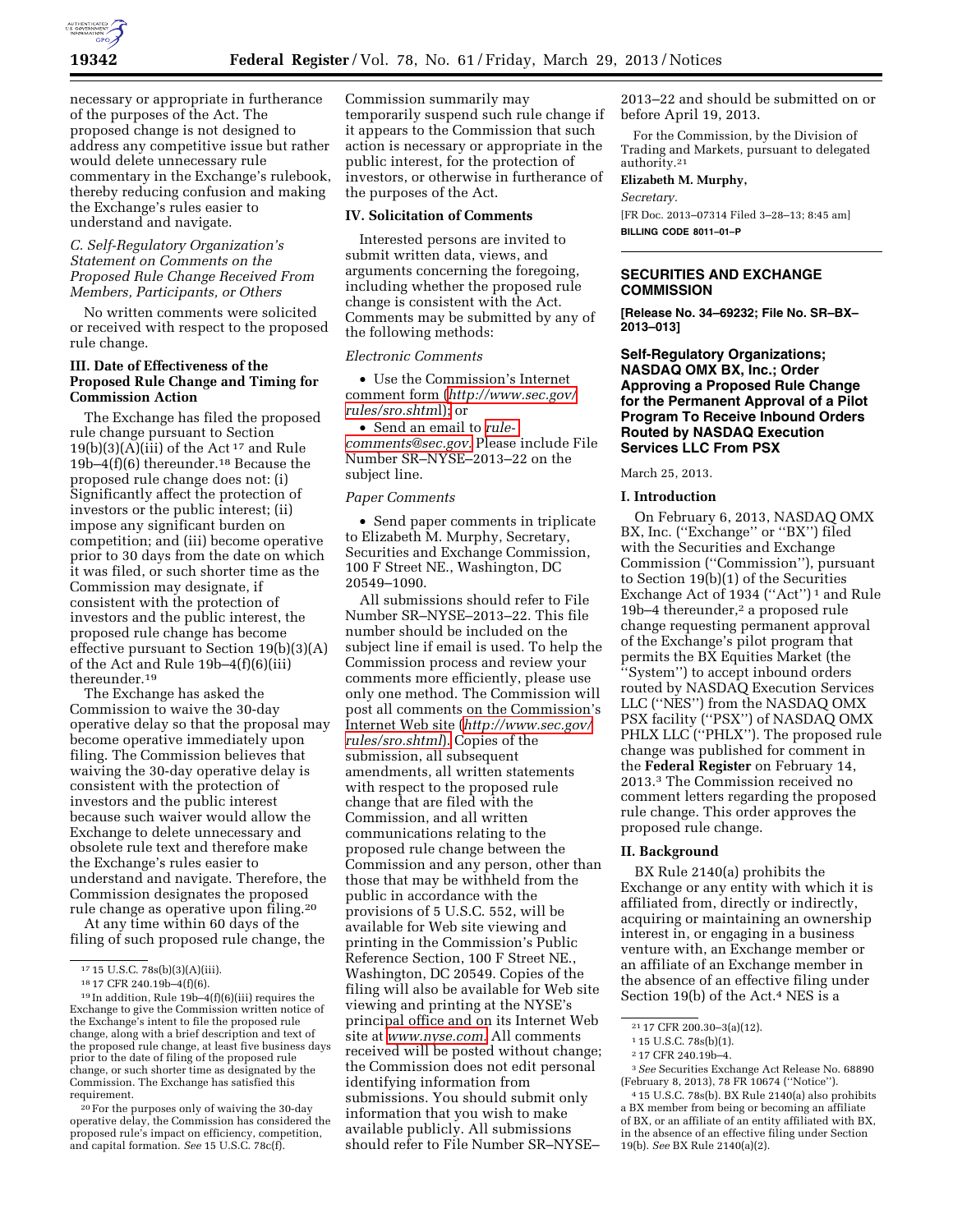registered broker-dealer that is a member of the Exchange, and currently provides to members of the Exchange optional routing services to other markets.5 NES is owned by NASDAQ OMX Group, Inc. (''NASDAQ OMX''), which also owns three registered securities exchanges—the Exchange, the NASDAQ Stock Market LLC (''NASDAQ'') and PHLX.6 Thus, NES is an affiliate of these exchanges.7 Absent an effective filing, BX Rule 2140(a) would prohibit NES from being a member of the Exchange. The Commission initially approved NES's affiliation with BX in connection with BX OMX's acquisition of BX,<sup>8</sup> and NES currently performs certain limited activities for the Exchange.9

On September 30, 2011, BX filed a proposed rule change for the System to accept inbound orders routed from PSX on a pilot basis subject to certain limitations and conditions.10 On February 6, 2013, the Exchange filed the instant proposal to allow the Exchange to accept such orders routed inbound by NES from PSX on a permanent basis subject to certain limitations and conditions.11

## **III. Discussion and Commission Findings**

After careful review, the Commission finds that the proposed rule change is consistent with the requirements of the Act and the rules and regulations thereunder applicable to a national securities exchange.12 Specifically, the Commission finds that the proposed rule change is consistent with Section

7*See id. See also* Notice, *supra* note 3, at 10674. *See also,* Securities Exchange Act Release No. 65514 (October 7, 2011), 76 FR 63969 (October 14, 2011) (SR–BX–2011–066).

8*See* BX Acquisition Order, *supra* note 6, at 46944.

9*See, e.g.,* BX Rule 4758 (governing order routing by BX). *See also* Securities Exchange Act Release Nos. 65470 (October 3, 2011), 76 FR 62489 (October 7, 2011) (SR–BX–2011–048).

10*See* Securities Exchange Act Release No. 65514 (October 7, 2011), 76 FR 63969 (October 14, 2011) (SR–BX–2011–066) (notice of proposed rule change to allow the System to accept inbound orders from the NASDAQ OMX BX Equities Market of BX on a one-year pilot basis). *See also,* Securities Exchange Act Release No. 67995 (October 5, 2012), 77 FR 62292 (October 12, 2012) (extending one-year pilot for an additional six-month period).

11*See* Notice, *supra* note 3.

12 In approving this proposed rule change, the Commission has considered the proposed rule's impact on efficiency, competition and capital formation. 15 U.S.C. 78c(f).

 $6(b)(1)$  of the Act,<sup>13</sup> which requires, among other things, that a national securities exchange be so organized and have the capacity to carry out the purposes of the Act, and to comply and enforce compliance by its members and persons associated with its members, with the provisions of the Act, the rules and regulation thereunder, and the rules of the Exchange. Further, the Commission finds that the proposed rule change is consistent with Section  $6(b)(5)$  of the Act,<sup>14</sup> which requires, among other things, that the rules of a national securities exchange be designed to prevent fraudulent and manipulative acts and practices; to promote just and equitable principles of trade; to foster cooperation and coordination with persons engaged in regulating, clearing, settling, and processing information with respect to, and facilitating transactions in securities; to remove impediments to and perfect the mechanism of a free and open market and a national market system; and, in general, to protect investors and the public interest. Section 6(b)(5) also requires that the rules of an exchange not be designed to permit unfair discrimination among customers, issuers, brokers, or dealers.

Recognizing that the Commission has previously expressed concern regarding the potential for conflicts of interest in instances where a member firm is affiliated with an exchange of which it is a member, the Exchange previously proposed, and the Commission approved, limitations and conditions on NES's affiliation with the Exchange.15 Also recognizing that the Commission has expressed concern regarding the potential for conflicts of interest in instances where a member firm is affiliated with an exchange to which it is routing orders, the Exchange previously implemented limitations and conditions to NES's affiliation with the Exchange to permit the Exchange to accept inbound orders that NES routes in its capacity as a facility of PSX on a pilot basis.16 The Exchange has proposed to permit BX to accept inbound orders that NES routes in its capacity as a facility of PSX on a permanent basis, subject to the same limitations and conditions of this pilot:

15*See supra,* note 6, 73 FR at 46944. *See also,*  Notice, *supra* note 3, at 10675 n.8 and accompanying text. In addition, the Exchange has authority to accept inbound orders that NES routes in its capacity as a facility of NASDAQ, subject to certain limitations and conditions. *See supra* note 6, 73 FR at 46944.

• First, the Exchange and the Financial Industry Regulatory Authority (''FINRA'') will maintain a Regulatory Contract, as well as an agreement pursuant to Rule 17d–2 under the Act (''17d–2 Agreement'').17 Pursuant to the Regulatory Contract and the 17d–2 Agreement, FINRA will be allocated regulatory responsibilities to review NES's compliance with certain BX rules.18 Pursuant to the Regulatory Contract, however, the Exchange retains ultimate responsibility for enforcing its rules with respect to NES.

• Second, FINRA will monitor NES for compliance with BX's trading rules, and will collect and maintain certain related information.19

• Third, FINRA will provide a report to the Exchange's chief regulatory officer (''CRO''), on a quarterly basis, that: (i) Quantifies all alerts (of which the Exchange or FINRA is aware) that identify NES as a participant that has potentially violated Commission or Exchange rules, and (ii) lists all investigations that identify NES as a participant that has potentially violated Commission or BX rules.

• Fourth, the Exchange has in place BX Rule 2140(c), which requires NASDAQ OMX, as the holding company owning both the Exchange and NES, to establish and maintain procedures and internal controls reasonably designed to ensure that NES does not develop or implement changes to its system, based on non-public information obtained regarding planned changes to the Exchange's systems as a result of its affiliation with the Exchange, until such information is available generally to similarly situated Exchange members, in connection with the provision of inbound order routing to the Exchange.

The Exchange stated that it has met all the above-listed conditions. By meeting such conditions, the Exchange believes that it has set up mechanisms that protect the independence of the Exchange's regulatory responsibility with respect to NES, and has

19Pursuant to the Regulatory Contract, both FINRA and the Exchange will collect and maintain all alerts, complaints, investigations and enforcement actions in which NES (in its capacity as a facility of PSX routing orders to the Exchange) is identified as a participant that has potentially violated applicable Commission or Exchange rules. The Exchange and FINRA will retain these records in an easily accessible manner in order to facilitate any potential review conducted by the Commission's Office of Compliance Inspections and Examinations. *See* Notice, *supra* note 3, at 10675 n.12.

<sup>5</sup>*See* BX Rule 4758. *See also* Notice, *supra* note 3, at10674.

<sup>6</sup>*See* Securities Exchange Act Release No. 58324 (August 7, 2008), 73 FR 46936 (August 12, 2008) (SR–BSE–2008–02; SR–BSE–2008–23; SR–BSE– 2008–25; SR–BSECC–2008–01) (order approving NASDAQ OMX's acquisition of BX) (''BX Acquisition Order'');

<sup>13</sup> 15 U.S.C. 78f(b)(1).

<sup>14</sup> 15 U.S.C. 78f(b)(5).

<sup>16</sup>*See* Notice, *supra* note 3, at 10675.

<sup>17</sup> 17 CFR 240.17d–2.

<sup>18</sup>NES is also subject to independent oversight by FINRA, its designated examining authority, for compliance with financial responsibility requirements.